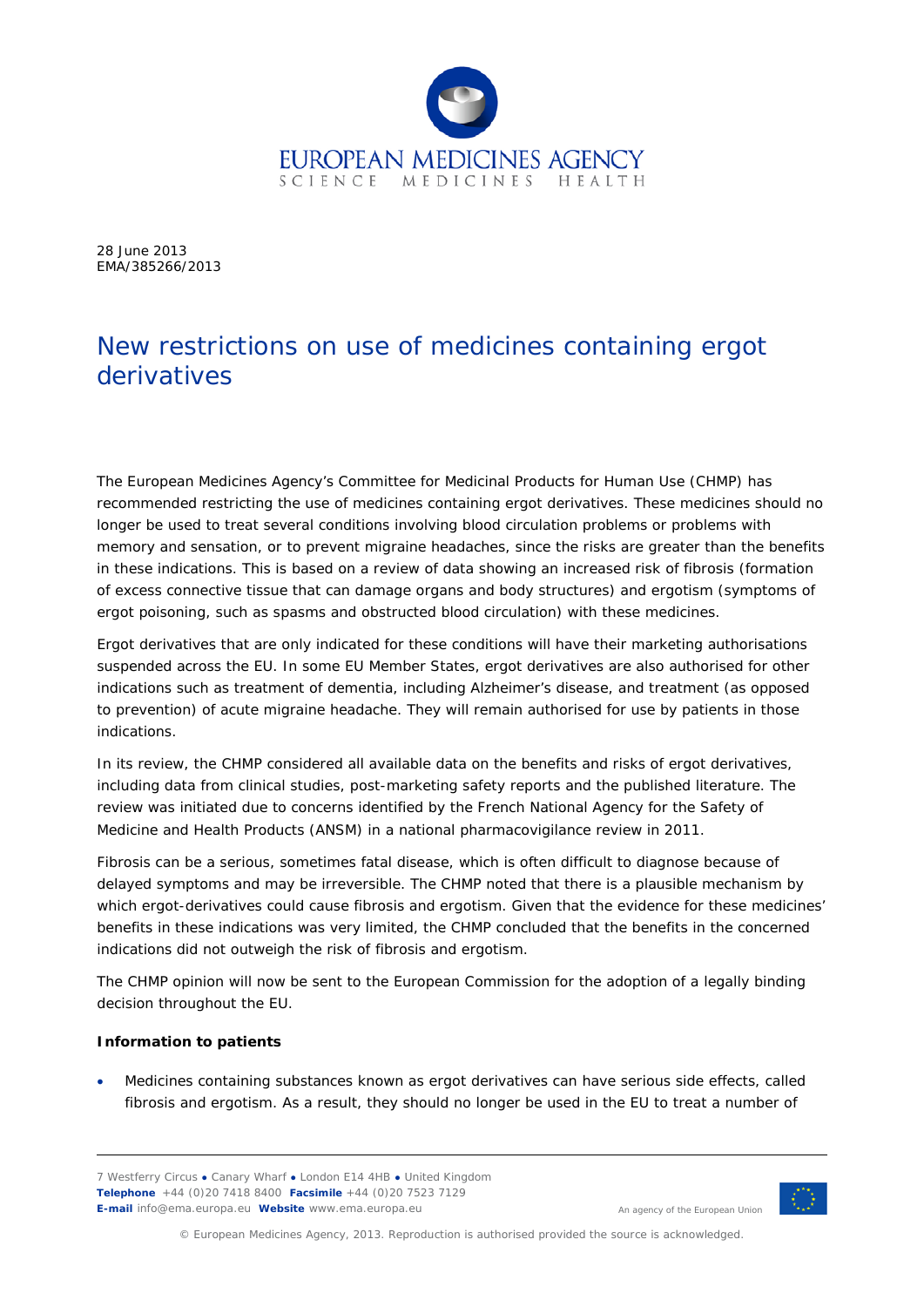conditions involving blood circulation problems (that usually affect elderly patients) or problems with memory and sensation, or to prevent migraine headaches, as the risks outweigh the benefits.

- You should make a non-urgent appointment with your doctor if you are taking a medicine containing any of these substances: dihydroergocristine, dihydroergotamine, dihydroergotoxine, nicergoline or a combination of dihydroergocryptine with caffeine. Your doctor will confirm whether you should change to another treatment.
- If you are unsure whether you are affected, or if you have any questions, speak with your doctor or pharmacist.

### **Information to healthcare professionals**

- Healthcare professionals should stop prescribing medicines containing dihydroergocristine, dihydroergotamine, dihydroergotoxine, nicergoline or a combination of dihydroergocryptine with caffeine, for any of the following indications:
	- Symptomatic treatment of chronic pathological cognitive and neurosensorial impairment in the elderly (excluding Alzheimer's disease and other dementia);
	- − Ancillary treatment of intermittent claudication in symptomatic peripheral arterial occlusive disease (PAOD Stage II);
	- − Ancillary treatment of Raynaud's syndrome;
	- − Ancillary treatment of visual acuity decrease and visual field disturbances presumably of vascular origin;
	- − Acute retinopathies of vascular origin;
	- Prophylaxis of migraine headache;
	- Orthostatic hypotension;
	- Symptomatic treatment of veno-lymphatic insufficiency.
- Patients currently taking these medicines for any of the above indications should have their treatment reviewed at a routine (non-urgent) medical appointment.
- Some ergot derivatives are approved in some EU Member States for use in other therapeutic indications, including other circulatory disorders, treatment of dementia (including Alzheimer's disease) and treatment of acute migraine. These indications were not included in the CHMP review; therefore these products will remain authorised and may continue to be used in those indications.

The CHMP opinion follows a review of available safety and efficacy data on ergot derivatives in the above indications, including clinical studies, post-marketing data in Europe and the published literature:

- Fibrosis was most frequently reported with dihydroergotamine, including retroperitoneal, cardiac, pulmonary and pleural fibrosis. There were fewer reports of fibrotic reactions with the other ergot derivatives. The CHMP noted the difficulty of diagnosing fibrosis (due to delayed onset of symptoms) and the probability of under-reporting of fibrotic reactions.
- Ergot derivatives are recognised as being capable of inducing fibrosis, in particular heart valve fibrosis, through serotoninergic receptor activation, which is extensively described in the literature. The varying affinity for serotoninergic receptors of the different ergot derivatives, and the